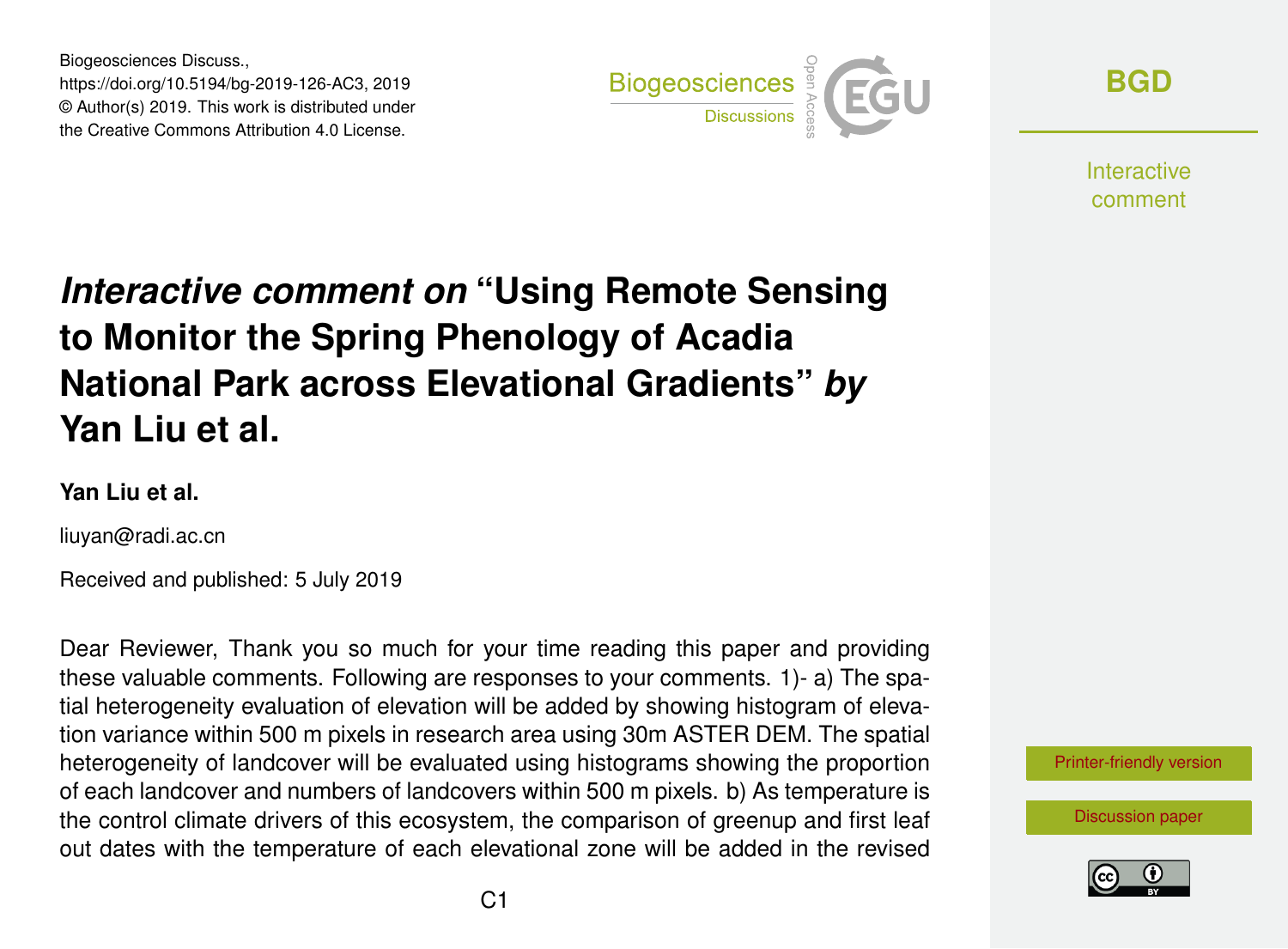manuscript. The citizen data is collected in each elevational zone as mentioned in P5 L13-16. Therefore these data are considered as species level data in each elevational zone (plot-level data). To match with the field data, the satellite pixels were grouped in each elevational zone as mentioned in P6 L5-13. We do recognize that in this way "the species composition along the hiking trails may be quite different than the species composition of an entire Landsat pixel that covers and adjoins the trails" (P8L30-P9- L2). Therefore we tried to conduct species survey at Landsat scale along the hiking trail and a few relatively homogeneous were found (P5 L28-30). Comparison between the greenup of these pixels and the leaf out of the dormant species are performed as stated in P7 L2-14. In addition, RC1 suggested to "separating the field observations into different functional groups" for the comparison between field and satellite monitored phenology, which will also be added in the manuscript. 2) Discussion about the heterogeneity in elevation and land cover of this region, the relations between greenup and temperature of each elevational zone will be added and reflected in conclusion. Also the current discussion will be extended as well, such as need for more field observations and longer satellite monitoring. The novelty of this manuscript is to monitor phenology in mountainous region at 30 m scale to reflect the detailed variation in this heterogeneous region, and the take-home-message is 30 m is a better scale for phenology monitoring and agree well with field monitored leaf out dates. The manuscript will be revised to highlight these points. The main research questions will be stated at the beginning of the method section with an overall analyze plan followed. 3) Figure 6 and 7 will be merged into one figure with Landsat results and VIIRS results lie together for better comparison. Figure 10 to 14 will be grouped into a single figure with different year's box plot in different colors in one plot, and each plot shows the information of one landcover type. Figure 2 will be moved to supplementary material and only mean temperature will be displayed. Figure 4 will be enlarged and the trails will be colored differently base on the elevational zones. The variance of greenup of each elevational zone will be add in figure 9. And more information will be provided in the captions. 4) Corresponding corrections will be made in the manuscript. Special comments: P1L22,

## **[BGD](https://www.biogeosciences-discuss.net/)**

Interactive comment

[Printer-friendly version](https://www.biogeosciences-discuss.net/bg-2019-126/bg-2019-126-AC3-print.pdf)

[Discussion paper](https://www.biogeosciences-discuss.net/bg-2019-126)